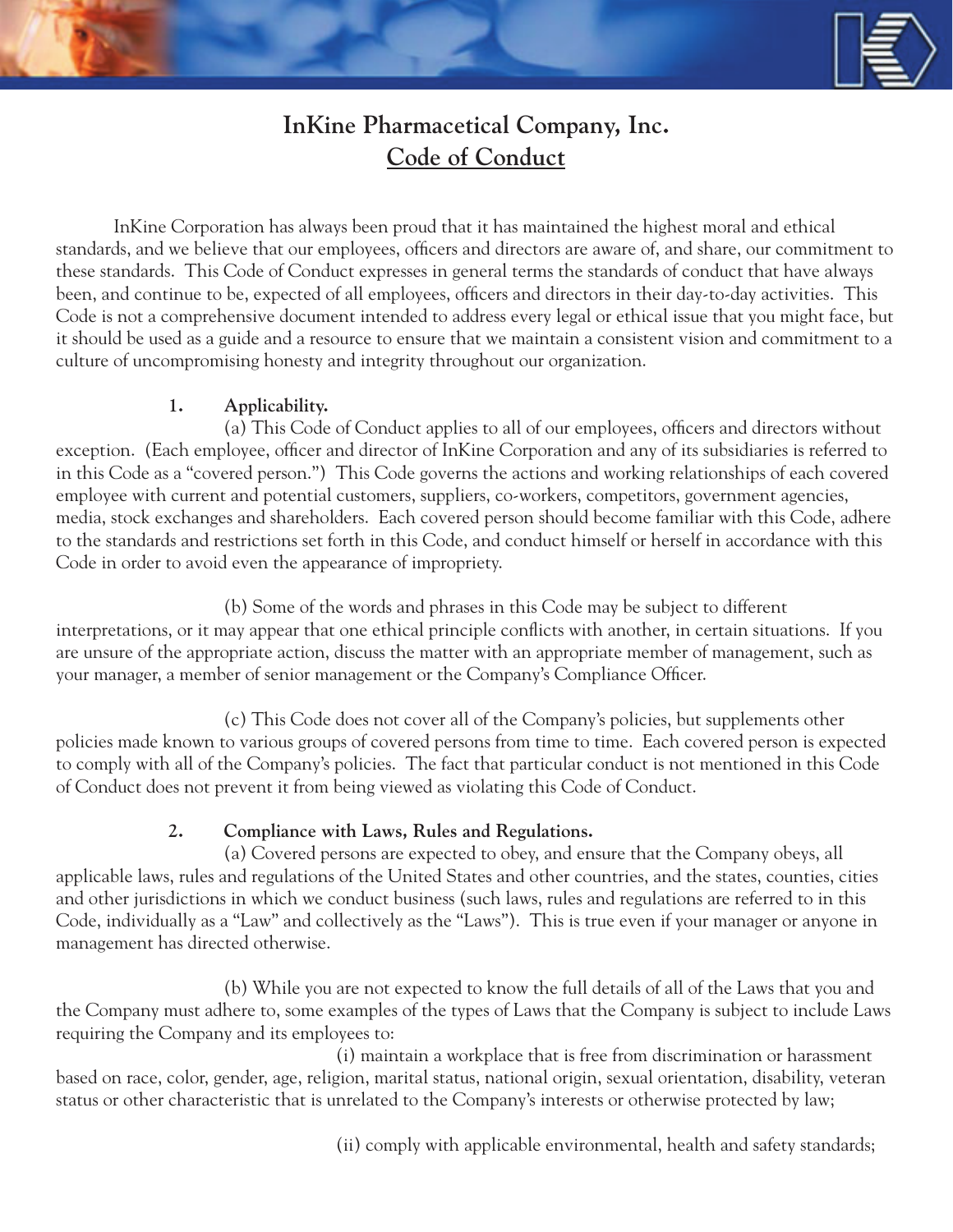(iii) support fair competition and laws prohibiting restraints of trade and

other unfair trade practices;

 (iv) prohibit improper or other questionable payments (including bribes or kickbacks), gifts, favors or other gratuities to or from suppliers, customers, government officials or other third parties; and

 (v) comply with all applicable federal and state securities Laws, including Laws prohibiting insider trading (Covered persons are referred to the Company's Insider Trading Policy for further information regarding this issue).

 (c) If a Law conflicts with a policy in this Code, you should comply with the Law. If a local custom conflicts with this Code, you must comply with this Code.

 (d) If you are unsure about the legal course of action, you should request guidance from your manager or other member of management.

# 3. **Conflicts of Interest.**

 (a) Each covered person should avoid any situation that might lead to a real or apparent conflict of interest between your self-interest and your duties and responsibilities as an employee, officer or director of the Company. A conflict of interest exists whenever your self-interest is inconsistent, or appears to be inconsistent in any way, with the interests of the Company as a whole.

 (b) Although the following list is not exhaustive, some examples of situation in which a conflict of interest may arise are as follows:

 (i) When a covered person takes actions or has interests that make it difficult to perform work for the Company objectively and effectively.

 (ii) When a covered person receives improper personal benefits as a result of the person's position with the Company.

 (iii) When the Company makes a loan to a covered person or guarantees an obligation of a covered person.

 (iv) When a covered person uses corporate property or nonpublic information gained in his or her employment with the Company for his or her own advantage.

(v) When a covered person competes with the Company.

 Any such conflict of interest may also arise as a result of actions taken by, or interests of, a family member of a covered person.

# **4. Confidentiality.**

 (a) Nonpublic information regarding the Company, its businesses, employees, officers, directors, customers or suppliers is confidential. As an employee, officer or director of the Company you are trusted with such confidential information. You are only to use such confidential information for the business purposes of the Company for which they were intended. Confidential information should not be shared with anyone outside the Company, including family or friends, or other employees who do not need the information to carry out their duties, except when disclosure is authorized by the Chief Executive Officer ("CEO") or Chief Operating Officer ("COO") or legally mandated.

 (b) Communications about the Company, its businesses, employees, officers, directors, customers or suppliers with the media, shareholders, or other members of the public must be approved in advance by the CEO or COO.

# **5. Fair Dealing.**

 (a) We seek to outperform our competition fairly and honestly and seek competitive advantages through superior performance of the members of our team. Each covered person is expected to deal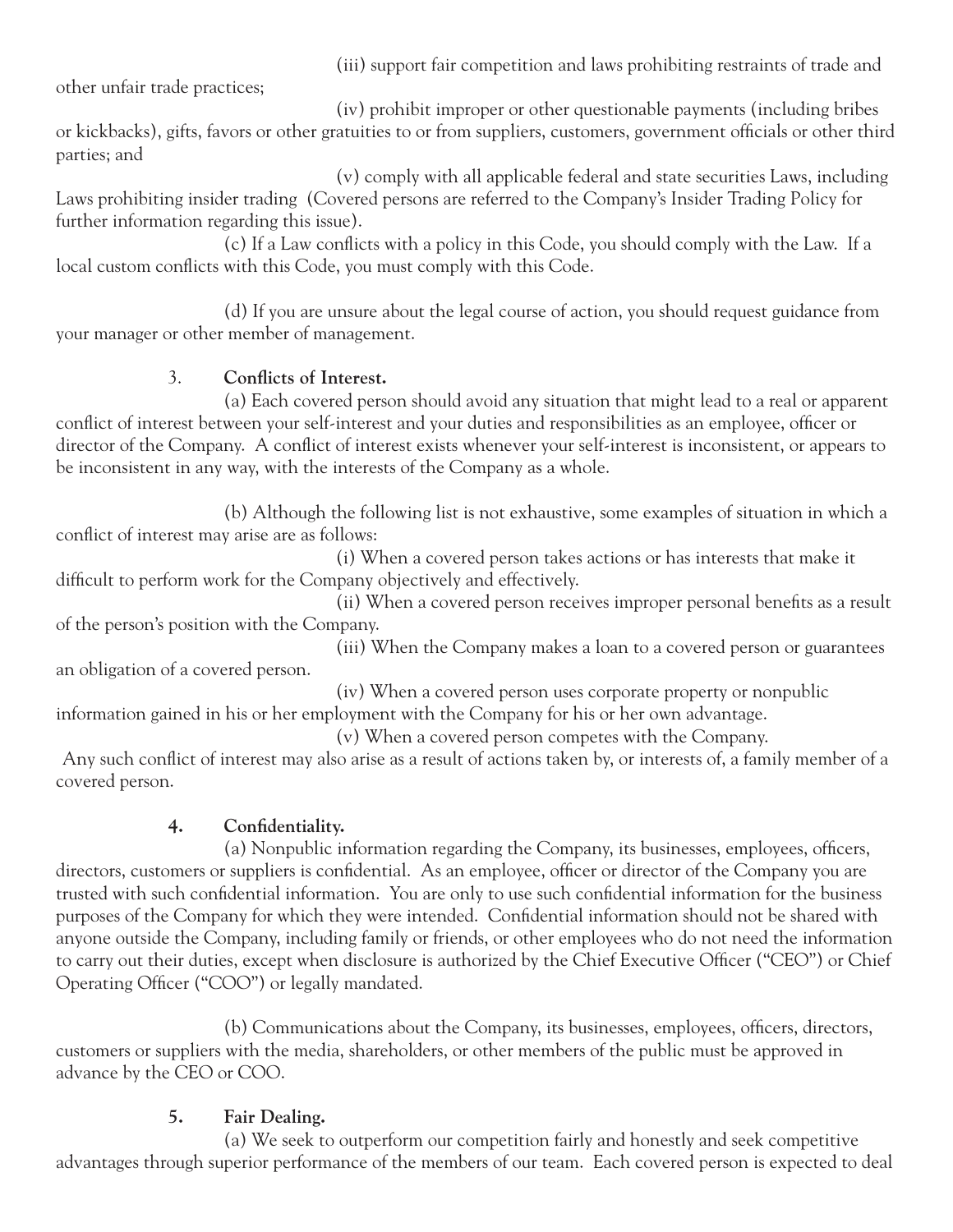fairly with the Company's customers, suppliers, competitors and employees. Stealing proprietary information that was obtained without the owner's consent, or inducing such disclosures by past or present employees of other companies is prohibited. No one should take unfair advantage of another through manipulation, concealment, abuse of privileged information, misrepresentation of material facts or any other unfair-dealing practice.

# **6. Protection and Proper Use of Company Property.**

 (a) All covered persons should seek to protect and preserve the Company's assets and ensure their efficient use. Theft, carelessness and waste have a direct impact on the Company's profitability. All assets of the Company should be used only for legitimate business purposes.

# **7. Public Company Reporting; Whistleblower Procedures.**

 (a) As a public company, our filings with the Securities and Exchange Commission (the "SEC") must be full, fair, accurate, timely and include understandable disclosure of information that is required to be made public pursuant to Federal security laws and rules of the applicable exchange commissions. Whether or not you are directly involved in the process of preparing such filings, every covered person is responsible:

 (i) if called upon by management to provide information relevant to such a filing, to assure that the information you provide is complete, fair, and understandable. Such requests for information must be responded to promptly as our filings with the SEC are time-sensitive.

 (ii) to ensure that the Company's books and records appropriately reflect our transactions and are posted in accordance with the Company's system of internal controls. Unrecorded or "off the books" funds or entries should not be maintained unless permitted by applicable Law;

 (iii) to make management aware if you believe that any of our public reports is inaccurate or fails to fairly reflect what is happening at the Company.

 (b) Because of the importance of this issue, the Audit Committee of the Board of Directors has been charged with responsibility for ensuring that every employee has a means of reporting, anonymously and confidentially, any concerns about the manner in which the Company's financial statements or public reports are prepared, the sufficiency of its internal financial controls, the honesty or competence of its financial management or independent auditors or any other matter regarding any accounting or auditing matters. Procedures for such reporting are set forth in the Company's Whistleblower Policy that is administered by the Audit Committee. We will not tolerate retaliation against any person who reports potential issues to the Audit Committee in good faith.

# **8. Covering Up Mistakes; Falsifying Records; Retention of Business Records.**

 (a) Falsification of any Company, customer or third party record is prohibited. Mistakes should not be covered up, but should be immediately and fully disclosed and corrected.

 (b) Company records must be maintained for the periods specified in accordance with any applicable Company records retention policy. Records may be destroyed only at the expiration of the pertinent period. In no case may documents involved in a pending or threatened litigation, government inquiry or under subpoena or other information request, be discarded or destroyed, regardless of the periods specified in any Company policy. In addition, you should never destroy, alter, or conceal any record or otherwise impede any official proceeding or investigation, either personally, in conjunction with, or by attempting to influence another person.

 (c) In the event of litigation, government inquiry or investigation, we will designate a member of management that you should consult with to determine whether records should be produced.